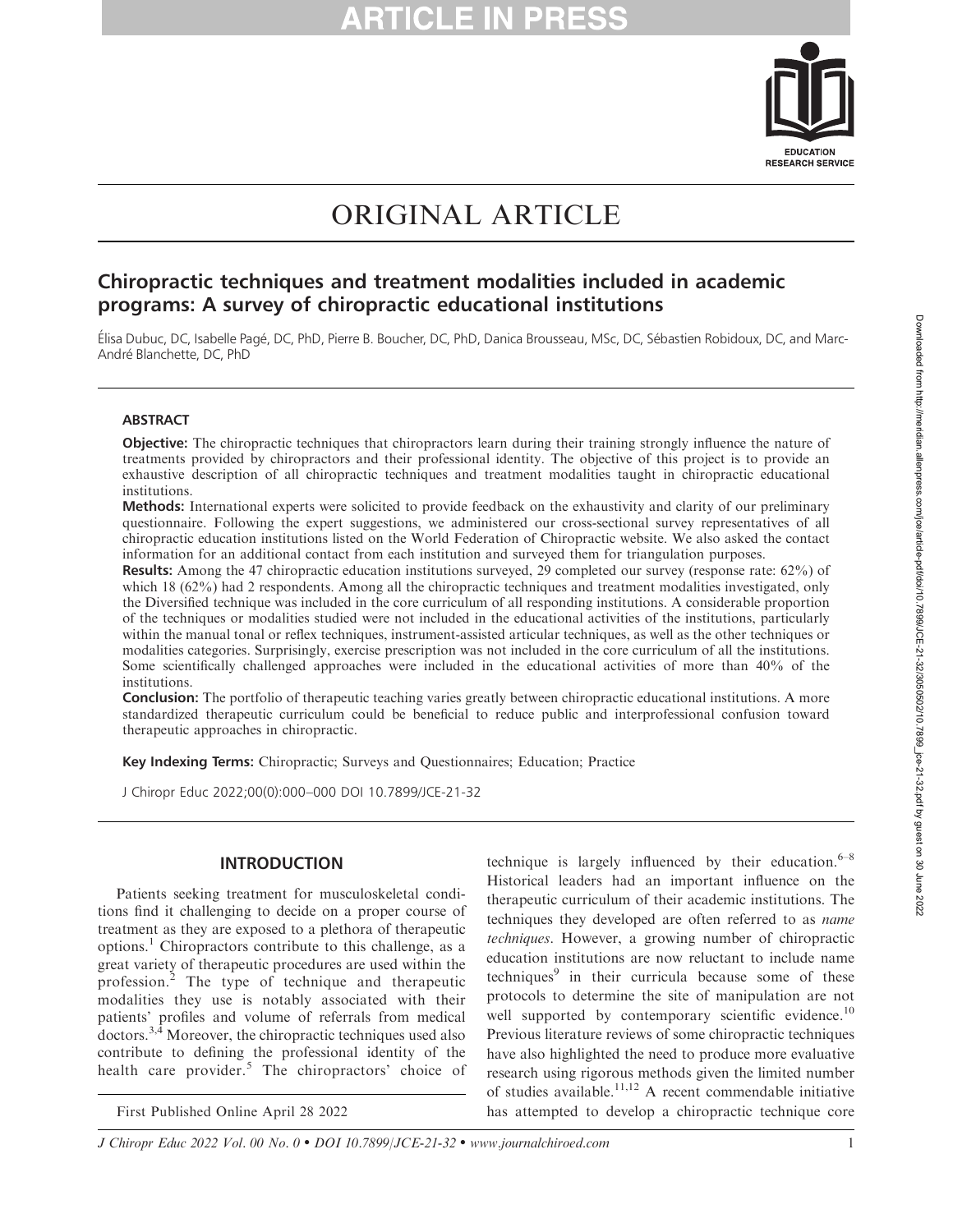# **RTICLE IN PRE**

curriculum for education institutions, based on expert consensus.<sup>9</sup>

Currently, academic programs of chiropractic education institutions include a great variety of chiropractic techniques and treatment modalities. In the absence of an official registry of chiropractic therapeutic interventions or academic consensus, it is challenging to identify the boundaries of what might be legitimate components of chiropractic care. As a necessary first step toward the evaluation of chiropractic therapeutics procedures, the objective of this research project is to document all the chiropractic techniques and treatment modalities taught in chiropractic teaching institutions along with the context in which they are taught.

### **METHODS**

### Study Design

We administered a cross-sectional survey to all the chiropractic education institutions listed on the website of the World Federation of Chiropractic.<sup>13</sup> Our project received approval from The Université du Québec à Trois-Rivières Ethics Board for Research Involving Humans (CER-20-266-07.04).

### Questionnaire Development

A steering committee (MAB, DB, SR, PBB, IP) was formed to identify an exhaustive list of chiropractic techniques and treatment modalities. We searched Medline, CINAHL, and Google using keywords such as chiropractic technique. We consulted educational, regulatory, and associative websites for directories of chiropractic techniques and treatment modalities. Following an iterative deliberative process, we grouped the chiropractic techniques and treatment modalities into the following categories:

### 1. Manual

- a. Thrust high-velocity low-amplitude or mobilization techniques
- b. Soft tissue techniques
- c. Tonal or reflex techniques
- 2. Instrument- or mechanically-assisted chiropractic technique or treatment modalities
	- a. Articular
	- b. Soft tissue
	- c. Ancillary procedures
- 3. Patient recommendations
- 4. Other techniques or treatment modalities

A preliminary questionnaire related to the most formal context of teaching of each technique and modality was developed. To assess the content validity of the questionnaire, 20 experts (instructors with expertise in chiropractic technique from different teaching institutions internationally) were invited to evaluate the clarity and the exhaustivity of each item of our questionnaire. Eight experts completed our content validity evaluation, and the steering committee improved the survey questionnaire based on their input.

Consequently, the most formal context of teaching of each technique or modality was divided into the following categories:

- 1. Mandatory entry-to-practice program (core curriculum)
- 2. Elective or optional course within the entry-to-practice program
- 3. Post-entry-to-practice degree-awarding program
- 4. Continuing education activities
- 5. Independent student club
- 6. Not a part of the institution's educational activities

The final survey questionnaire asked the respondents to identify the most formal context of teaching for each technique or modality listed in the predefined categories. Respondents were encouraged to add any additional item not previously listed and were also asked to provide the contact information of an additional representative from their institution, with sufficient knowledge of their academic curriculum, for triangulation purposes.

### Data Collection

On December 14, 2020, the contact person from each chiropractic education institution listed on the website of the World Federation of Chiropractic<sup>13</sup> received an email invitation to our online survey (LimeSurvey 2006–2021; LimeSurvey.org). Participants were informed that their identities would remain confidential but that their institutions could be identified. Two reminders were sent to nonresponders in January 2021. We searched the website of each institution that had not completed the survey, to identify potential respondents (president, dean, director, chiropractic technique instructor) and contacted those potential respondents by up to 3 email invitations on a weekly basis. The additional representatives identified by the respondents for triangulation purposes were solicited using the same strategy. The survey was closed on March 30, 2021.

### Data Analysis

We report descriptive statistics (frequencies and percentages) for the most formal context of teaching of the technique or modality surveyed. When the respondent did not identify a context of teaching for a technique or modality, we imputed not part of your institution educational activities. When the responses of 2 respondents from the same institution were not identical, we only considered the most formal context of teaching reported. Statistical analysis was performed using SPSS statistical software, version 27 (IBM SPSS, Inc, Armonk, NY, USA).

### RESULTS

Among the 47 chiropractic education institutions surveyed, 29 completed our survey (response rate, 62%), 18 of which had 2 respondents (62%; Fig. 1). The chiropractic education institutions that contributed to our study are listed in Table 1. The descriptive statistics of the context of teaching for the manual, instrument- or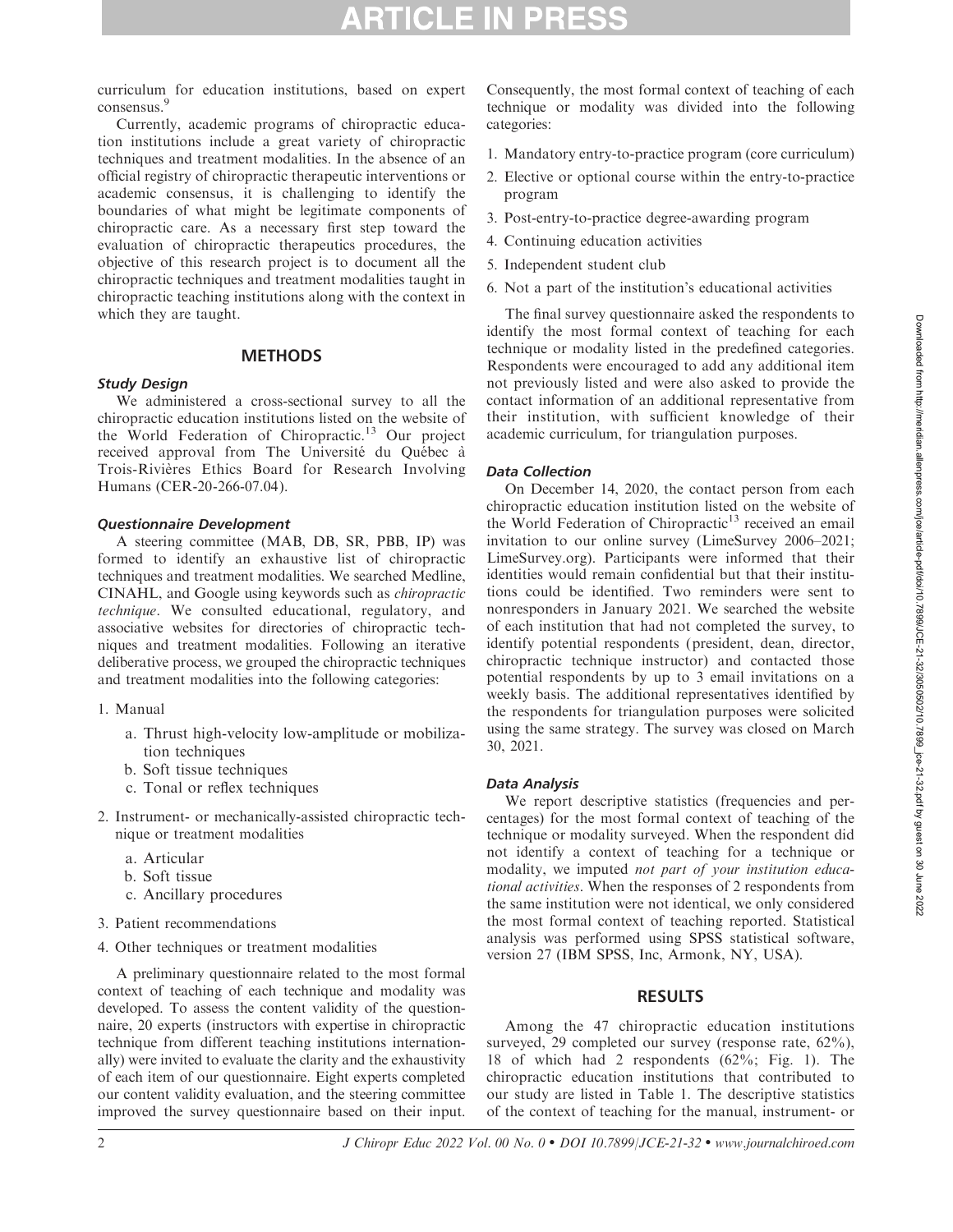

Figure 1 - Flowchart of the chiropractic education institutions included in the study.

mechanically-assisted, patient recommendations, and other chiropractic techniques or treatment modalities are presented in Tables 2–5, respectively.

The most frequent manual high-velocity low-amplitude or mobilization techniques included in the core curriculum were as follows: Diversified, Gonstead, Motion Palpation Institute, and pediatric adjustment techniques. Among the manual soft tissue techniques, trigger point therapy, temporomandibular joint treatment, myofascial release, massage, and cross-fiber friction technique were the most common within the mandatory entry-to-practice category. Most of the participating institutions did not include tonal or reflex techniques in their educational activities.

Within the mandatory entry-to-practice curriculum, more than half of the chiropractic educational institutions included Cox (flexion-distraction) and Thompson techniques in the articular category, and instrument-assisted soft tissue mobilization in the soft tissue category. Most of the chiropractic educational institutions also included ancillary procedures like cryotherapy, electrotherapy, kinesio taping, low-level laser, and ultrasound therapy in their core curriculum. The most frequent patient recommendations reported to be taught were exercise and nutritional prescriptions.

With the exception of postural orientation that is reported in 37.8% of the entry-to-practice programs, the techniques or treatment modalities included in the other category were rarely part of the educational activities of the majority of the responding institutions.

The following techniques or treatment modalities were not included in our questionnaire, but were reported as a part of the educational activities of at least 1 institution:

- 1. Ambulatory assistive devices, bracing, or orthopedic aids
- 2. Contract—relax
- 3. Joint taping
- 4. Manual release technique
- 5. Mobilization techniques by Maitland, Bourdillon, and Cyriax
- 6. Mulligan technique

Table 1 - Chiropractic Education Institutions That Completed Our Survey by Continents and Countries ( $n = 29$ )

| Location             | Institution                                                  |
|----------------------|--------------------------------------------------------------|
| Oceania              |                                                              |
| Australia            | Macquarie University                                         |
|                      | Murdoch University                                           |
|                      | Royal Melbourne Institute of Technology                      |
| New Zealand          | New Zealand College of Chiropractic                          |
| South America        |                                                              |
| Brazil               | Universidade Feevale                                         |
| Mexico               | Universidad Veracruzana                                      |
| North America        |                                                              |
| Canada               | Université du Québec à Trois-Rivières                        |
| <b>United States</b> | Cleveland University-Kansas City                             |
|                      | College of Chiropractic                                      |
|                      | D'Youville College                                           |
|                      | Keiser University                                            |
|                      | Life University                                              |
|                      | Logan University                                             |
|                      | New York Chiropractic College                                |
|                      | Parker University                                            |
|                      | Sherman College of Chiropractic                              |
|                      | Northwestern Health Sciences University                      |
|                      | Southern California University of Health<br>Sciences         |
|                      | University of Bridgeport                                     |
|                      | University of Western States                                 |
| Europe               |                                                              |
| France               | Institut Franco-Européen de Chiropraxie                      |
| Spain                | Barcelona College of Chiropractic                            |
|                      | Madrid College of Chiropractic-Real<br>Centro Universitario  |
| Switzerland          | University of Zurich                                         |
| Turkey               | Bahçeşehir Üniversity-Chiropractic<br>Program                |
| United Kingdom       | <b>AECC University College</b>                               |
|                      | McTimoney College of Chiropractic                            |
|                      | University of South Wales-Welsh<br>Institute of Chiropractic |
| Africa               |                                                              |
| South Africa         | Durban University of Technology                              |
|                      | University of Johannesburg                                   |

Within the feedback section of the questionnaire, the respondents outlined that it was sometimes challenging to select a proper context of teaching in cases where the complete technique protocol was not taught (introduction or limited components). Many institutions indicated that they no longer teach traditional name techniques and consequently completing our survey was more challenging. A small number of potential respondents declined to complete our survey because they were not comfortable with the nonanonymity of their institutions' response.

### **DISCUSSION**

This project revealed many interesting and unexpected findings. Notably, the fact that among all the chiropractic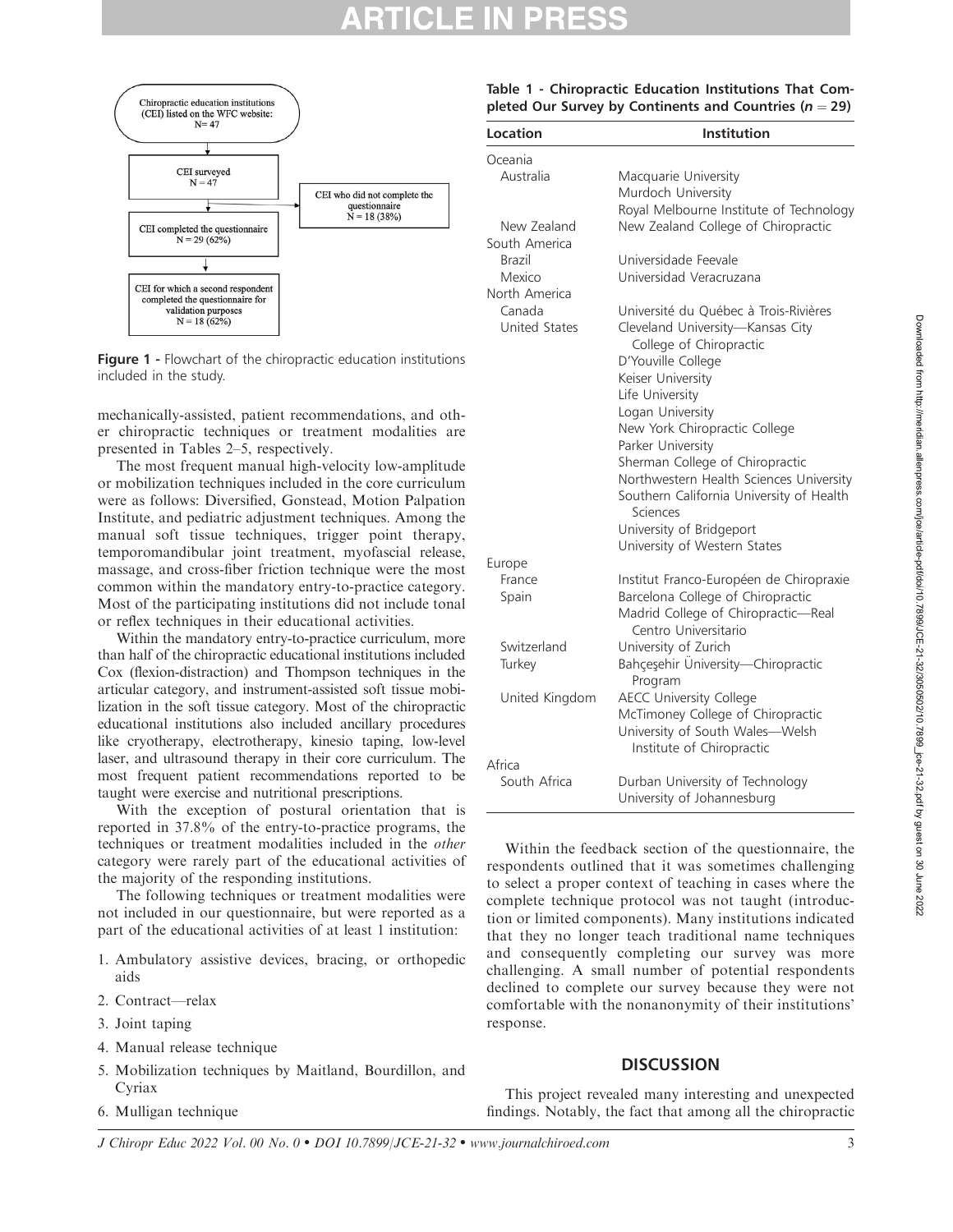| Table 2 - Context of Teaching of the Manual Chiropractic Technique or Treatment Modalities, n (%) |                                                                |                                                                           |                                                         |                                       |                             |                                                               |
|---------------------------------------------------------------------------------------------------|----------------------------------------------------------------|---------------------------------------------------------------------------|---------------------------------------------------------|---------------------------------------|-----------------------------|---------------------------------------------------------------|
|                                                                                                   | (Core Curriculum)<br>Entry-to-Practice<br>Mandatory<br>Program | Elective or Optional<br>Course Within the<br>Entry-to-Practice<br>Program | Degree-Awarding<br>to-Practice<br>Post-Entry<br>Program | Continuing<br>Education<br>Activities | Student Club<br>Independent | the Institution<br>Not a Part of<br>Educational<br>Activities |
| Thrust high-velocity low-amplitude or mobilization techniques                                     |                                                                |                                                                           |                                                         |                                       |                             |                                                               |
| Blair analysis and adjusting technique                                                            |                                                                | 3(10.3)                                                                   |                                                         |                                       | (3.4)                       | 25 (86.2)                                                     |
| Chrane Condyle lift                                                                               |                                                                |                                                                           |                                                         |                                       |                             | 29 (100)                                                      |
| Cranial therapy                                                                                   | (3.4)<br>$\overline{\phantom{0}}$                              | (10.3)<br>$\infty$                                                        |                                                         | 2(6.9)                                | (6.9)<br>$\sim$             | 21 (72.4)                                                     |
| Diversified technique                                                                             | (100)<br>29                                                    |                                                                           |                                                         |                                       |                             |                                                               |
| Full spine specific chiropractic technique (Meric)                                                | (10.3)                                                         |                                                                           |                                                         |                                       |                             | (86.2)<br>25                                                  |
| Gonstead technique                                                                                | (51.7)<br>$\frac{1}{2}$                                        | $1 (3.4)$<br>4 (13.8)                                                     |                                                         |                                       | (10.3)<br>$\infty$          | (24.1)<br>$\overline{ }$                                      |
| Grostic technique                                                                                 |                                                                |                                                                           |                                                         |                                       | 1(3.4)                      | (96.6)<br>28                                                  |
| Manipulation under anesthesia                                                                     | (3.4)<br>$\overline{\phantom{0}}$                              |                                                                           |                                                         | (3.4)                                 |                             | (93.1)<br>27                                                  |
| McTimoney technique                                                                               | (3.4)<br>$\overline{\phantom{0}}$                              |                                                                           |                                                         |                                       |                             | 28 (96.6)                                                     |
| Motion Palpation Institute technique                                                              | (62.1)<br>$\frac{8}{2}$                                        | (6.9)<br>$\sim$                                                           |                                                         | 2(6.9)                                | (6.9)<br>$\sim$             | 5(17.2)                                                       |
| National Upper Cervical Chiropractic Association                                                  | (10.3)<br>$\sim$                                               |                                                                           |                                                         |                                       |                             | 26 (89.7)                                                     |
| technique                                                                                         |                                                                |                                                                           |                                                         |                                       |                             |                                                               |
| Pediatric adjustment                                                                              | (72.4)<br>$\overline{21}$                                      | (10.3)<br>$\infty$                                                        |                                                         |                                       |                             | (17.2)<br>$\sqrt{ }$                                          |
| Petitbon adjusting instrument and technique                                                       |                                                                |                                                                           |                                                         |                                       |                             | 29 (100)                                                      |
| Touch and hold technique (pediatric)                                                              | (20.7)<br>$\circ$                                              |                                                                           |                                                         |                                       |                             | 23 (79.3)                                                     |
| Soft tissue techniques                                                                            |                                                                |                                                                           |                                                         |                                       |                             |                                                               |
| Active release technique                                                                          | (31)<br>$\circ$                                                | (10.3)<br>$\infty$                                                        |                                                         | (10.3)<br>$\infty$                    | (3.4)                       | (44.8)<br>$\frac{3}{2}$                                       |
| Bagnell chiropractic technique                                                                    |                                                                | (3.4)                                                                     |                                                         |                                       |                             | 28 (96.6)                                                     |
| Cross-fiber friction technique                                                                    | (69.0)<br>20                                                   | (6.9)<br>$\sim$                                                           |                                                         |                                       |                             | (24.1)<br>$\overline{\phantom{0}}$                            |
| Jones technique or counterstrain technique                                                        | (24.1)<br>$\overline{\phantom{0}}$                             | (10.3)                                                                    |                                                         |                                       |                             | (65.5)<br>$\overline{a}$                                      |
| Massage                                                                                           | (51.7)<br>15                                                   | (3.4)                                                                     | (3.4)                                                   | (3.4)                                 |                             | 11(37.9)                                                      |
| Muscle energy technique                                                                           | (44.8)<br>$\frac{2}{3}$                                        | (6.9)<br>$\sim$                                                           |                                                         | (3.4)                                 | (3.4)                       | (41.4)<br>$\overline{2}$                                      |
| Myofascial release                                                                                | (69.0)<br>$\overline{20}$                                      | 3(10.3)                                                                   | (3.4)                                                   | (3.4)                                 |                             | (13.8)<br>4                                                   |
| Nimmo technique                                                                                   | (27.6)<br>$\infty$                                             | (6.9)                                                                     |                                                         |                                       |                             | (65.5)<br>$\frac{6}{1}$                                       |
| Pin and release technique                                                                         | (41.4)<br>$12$ $\bf 22$                                        | (6.9)<br>$\sim$                                                           | (3.4)                                                   |                                       |                             | (48.3)<br>$\overline{4}$                                      |
| Temporomandibular joint treatment                                                                 | (75.9)                                                         | (3.4)                                                                     |                                                         |                                       |                             | 6(20.7)                                                       |
| Trigger point therapy                                                                             | (86.2)<br>25                                                   | 1(3.4)                                                                    |                                                         |                                       |                             | 3(10.3)                                                       |
| Webster technique                                                                                 | (2.7)<br>$\circ$                                               | (17.2)<br>$\sqrt{ }$                                                      |                                                         | (3.4)                                 | (3.4)                       | 16(55.2)                                                      |
| Tonal or reflex echniques                                                                         |                                                                |                                                                           |                                                         |                                       |                             |                                                               |
| Bio-energetic synchronization technique                                                           |                                                                | (3.4)                                                                     |                                                         | (3.4)                                 |                             | (93.1)<br>27                                                  |
| Bio-geometric integration                                                                         |                                                                | (6.9)<br>$\sim$                                                           |                                                         |                                       | (3.4)                       | (89.7)<br>26                                                  |
| Chiropractic manipulative reflex technique                                                        |                                                                | (3.4)                                                                     |                                                         |                                       | (6.9)<br>$\sim$             | (89.7)<br>26                                                  |
| Directional non-force technique (Van Rumpt)                                                       |                                                                |                                                                           |                                                         |                                       |                             | (100)<br>29                                                   |
| Jennetics procedure and instrument                                                                |                                                                |                                                                           |                                                         |                                       |                             | (100)<br>29                                                   |
| Koren specific technique                                                                          |                                                                |                                                                           |                                                         | 2(6.9)                                |                             | (93.1)<br>27                                                  |
| Logan basic technique                                                                             | (20.7)<br>$\circ$                                              | (6.9)<br>$\sim$                                                           |                                                         |                                       | (6.9)<br>$\sim$             | (65.5)<br>$\frac{6}{1}$                                       |
| Network spinal analysis                                                                           |                                                                | 3(10.3)                                                                   | 2(6.9)                                                  |                                       |                             | (82.8)<br>24                                                  |
| Neuro-emotional technique                                                                         |                                                                | 3(10.3)                                                                   |                                                         |                                       |                             | 26 (89.7)                                                     |
| Talsky tonal chiropractic                                                                         |                                                                |                                                                           |                                                         |                                       |                             | 29 (100)<br>29 (100)                                          |
| Tonal integrative technique                                                                       |                                                                |                                                                           |                                                         |                                       |                             |                                                               |

The most frequent category is in **bold.** 

The most frequent category is in **bold.** 

**ARTICLE IN PRESS** 

# Downloaded from http://meridian.allenpress.com/jce/article-pdfldoi/10.7899/0E-21-32/30502/10.7899\_jce-21-32.pdf by guest on 30 June 2022 Downloaded from http://meridian.allenpress.com/jce/article-pdf/doi/10.7899/JCE-21-32/3050502/10.7899\_jce-21-32.pdf by guest on 30 June 2022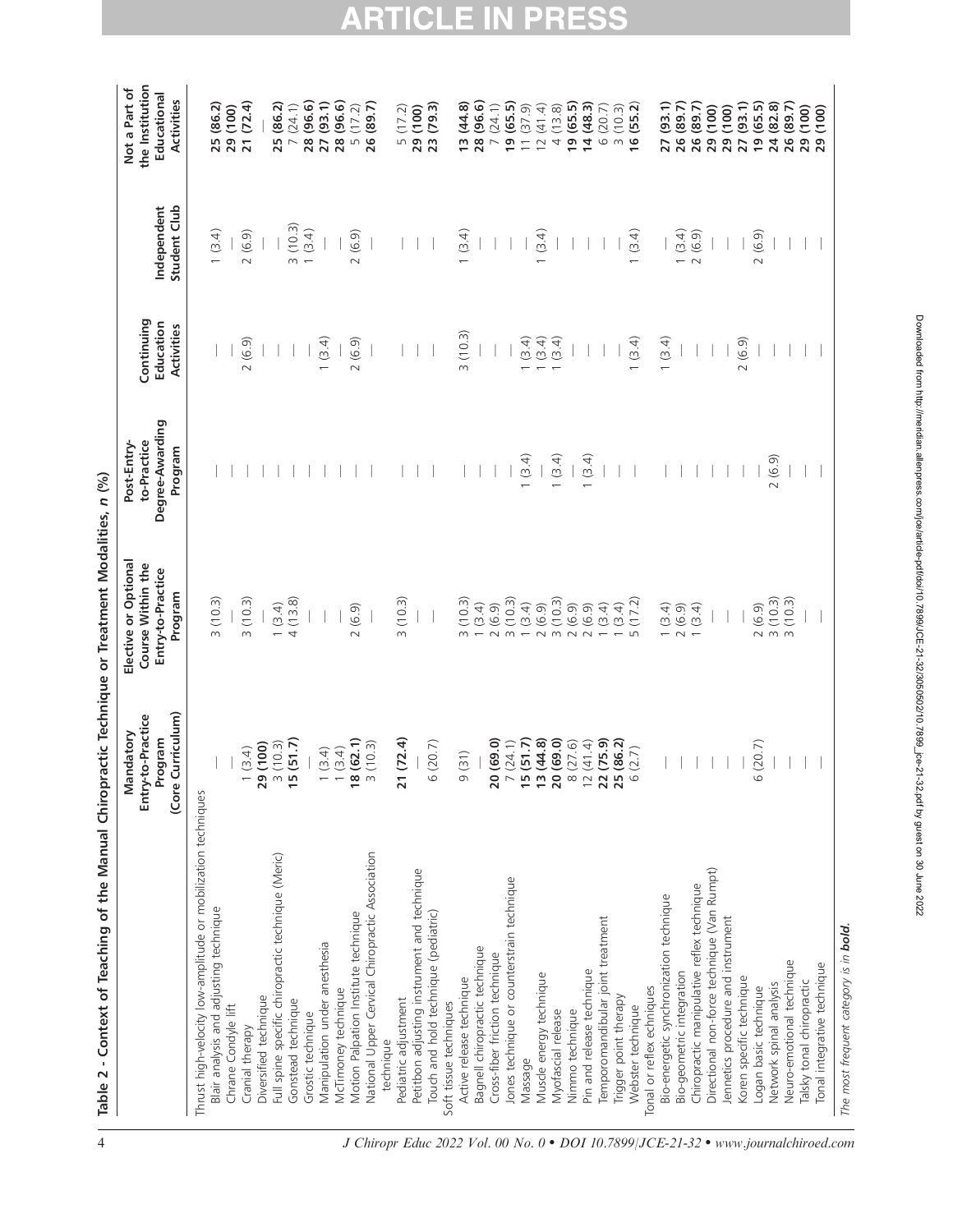| Table 3 - Context of Teaching of the Instrument- (or |                                                                   |                                                                                     | Mechanically-) Assisted Chiropractic Technique or Treatment Modalities, n (%) |                                       |                             |                                                               |
|------------------------------------------------------|-------------------------------------------------------------------|-------------------------------------------------------------------------------------|-------------------------------------------------------------------------------|---------------------------------------|-----------------------------|---------------------------------------------------------------|
|                                                      | Curriculum)<br>Entry-to-Practice<br>Mandatory<br>Program<br>(Core | Entry-to-Practice<br><b>Optional Course</b><br>Within the<br>Elective or<br>Program | Degree-Awarding<br>to-Practice<br>Post-Entry-<br>Program                      | Continuing<br>Education<br>Activities | Student Club<br>Independent | the Institution<br>Not a Part of<br>Educational<br>Activities |
| Articular                                            |                                                                   |                                                                                     |                                                                               |                                       |                             |                                                               |
| Activator adjusting instrument and technique         | 0(34.5)                                                           | 10(34.5)                                                                            |                                                                               | 3(10.3)                               | (3.4)                       | (17.2)<br>L                                                   |
| Applied spinal biomechanical engineering             |                                                                   |                                                                                     |                                                                               |                                       |                             | (100)<br>29                                                   |
| ArthroStim instrument                                |                                                                   | 1(3.4)                                                                              | (3.4)                                                                         |                                       |                             | 26 (86.7                                                      |
| Atlas orthogonal-sweat adjusting instrument          | (10.3)<br>$1(3.4)$<br>3(10.3)                                     |                                                                                     |                                                                               |                                       |                             | 26 (89.7)                                                     |
| technique                                            |                                                                   |                                                                                     |                                                                               |                                       |                             |                                                               |
| Cox technique (flexion-distraction)                  | $\frac{17}{5}$ (58.6)<br>5 (17.2)                                 | 6 (20.7)                                                                            |                                                                               |                                       |                             | (20.7)<br>$\circ$                                             |
| Impulse adjusting instrument                         |                                                                   | 2(6.9)                                                                              |                                                                               | (3.4)                                 |                             | (72.4)<br>$\overline{21}$                                     |
| lennetics procedure and instrument                   |                                                                   |                                                                                     |                                                                               |                                       |                             | (100)<br>29                                                   |
| Leander technique                                    | (6.9)<br>$\sim$                                                   | 2(6.9)                                                                              |                                                                               |                                       |                             | (86.2)<br>25                                                  |
| Nasal specific technique                             | (3.4)                                                             |                                                                                     |                                                                               | (3.4)                                 |                             | (93.1)<br>27                                                  |
| Neuro-impulse protocol                               | (3.4)                                                             |                                                                                     |                                                                               | (3.4)                                 |                             | (93.1)<br>27                                                  |
| Neuro-vertebral decompression therapy                |                                                                   |                                                                                     |                                                                               |                                       |                             | (100)<br>29                                                   |
| Pierce results system                                |                                                                   | (3.4)                                                                               |                                                                               |                                       |                             | (96.6)<br>28                                                  |
| Pro-Adjuster Sigma instruments                       |                                                                   |                                                                                     |                                                                               |                                       |                             | (100)<br>29                                                   |
| PulStar system                                       |                                                                   |                                                                                     |                                                                               |                                       |                             | (100)<br>29                                                   |
| Sacro-occipital technique                            | (27.6)<br>$\infty$                                                | $7(24.1)$<br>5(17.2)                                                                |                                                                               | (6.9)<br>$\sim$                       | (6.9)<br>$\sim$             | (34.5)<br>$\overline{0}$                                      |
| Thompson technique                                   | 8(62.1)                                                           |                                                                                     |                                                                               | (3.4)                                 | (3.4)                       | (13.8)<br>$\overline{4}$                                      |
| Toftness adjusting technique                         |                                                                   |                                                                                     |                                                                               |                                       |                             | (100)<br>$29$ $4$                                             |
| Toggle recoil technique                              | (37.9)<br>$\overline{\phantom{0}}$                                | (3.4)                                                                               |                                                                               | 2(6.9)                                | (3.4)                       | (48.3)                                                        |
| Torque release technique and instrument              | (3.4)                                                             | (10.3)<br>$\infty$                                                                  |                                                                               | (3.4)                                 | (3.4)                       | (79.3)<br>23                                                  |
| Soft tissue                                          |                                                                   |                                                                                     |                                                                               |                                       |                             |                                                               |
| Spray and stretch technique                          | $6(20.7)$<br>17 (58.6)                                            |                                                                                     |                                                                               | (3.4)                                 |                             | (75.9)<br>22 (75.9)<br>10 (34.5)                              |
| Instrument-assisted soft tissue mobilization         | (58.6)                                                            | 2(6.9)                                                                              |                                                                               |                                       |                             |                                                               |
| Ancillary procedures                                 |                                                                   |                                                                                     |                                                                               |                                       |                             |                                                               |
| Cryotherapy                                          | (79.3)<br>w                                                       | (3.4)                                                                               |                                                                               |                                       |                             |                                                               |
| Dry needling therapy or acupuncture                  | (17.2)<br>$\sqrt{ }$                                              | (10.3)<br>$\infty$                                                                  |                                                                               | (10.3)<br>$\infty$                    | (3.4)                       | $\frac{5(17.2)}{17(58.6)}$                                    |
| Electrotherapy                                       | $(65.5)$<br>$(65.5)$<br>$(58.6)$<br>ഐ                             | (3.4)                                                                               |                                                                               | (3.4)                                 |                             | 8(27.6)                                                       |
| Kinesio taping                                       | $\circ$ $\sim$                                                    | (10.3)<br>$\infty$                                                                  |                                                                               | (10.3)<br>$\infty$                    |                             | (13.8)<br>$\overline{4}$                                      |
| Low-level laser therapy                              |                                                                   | (6.9)                                                                               |                                                                               |                                       |                             | 10(34.5)                                                      |
| High-power laser therapy                             | (24.1)<br>$\overline{\phantom{0}}$                                |                                                                                     |                                                                               | (3.4)                                 | (3.4)                       | 20 (69.0)                                                     |
| Ultrasound therapy                                   | (65.5)<br>ഐ                                                       |                                                                                     |                                                                               |                                       |                             | 8 (27.6)                                                      |
| Shockwave therapy                                    | (31)<br>$\circ$ $\circ$                                           | $2(6.9)$<br>$2(6.9)$                                                                |                                                                               |                                       |                             | 18 (62.1)                                                     |
| Therapeutic vibration (direct or whole body)         | (27.6)                                                            |                                                                                     |                                                                               |                                       |                             | 21 (72.4)                                                     |

**ARTICLE IN PRESS** 

The most frequent category is in **bold.** 

The most frequent category is in **bold.**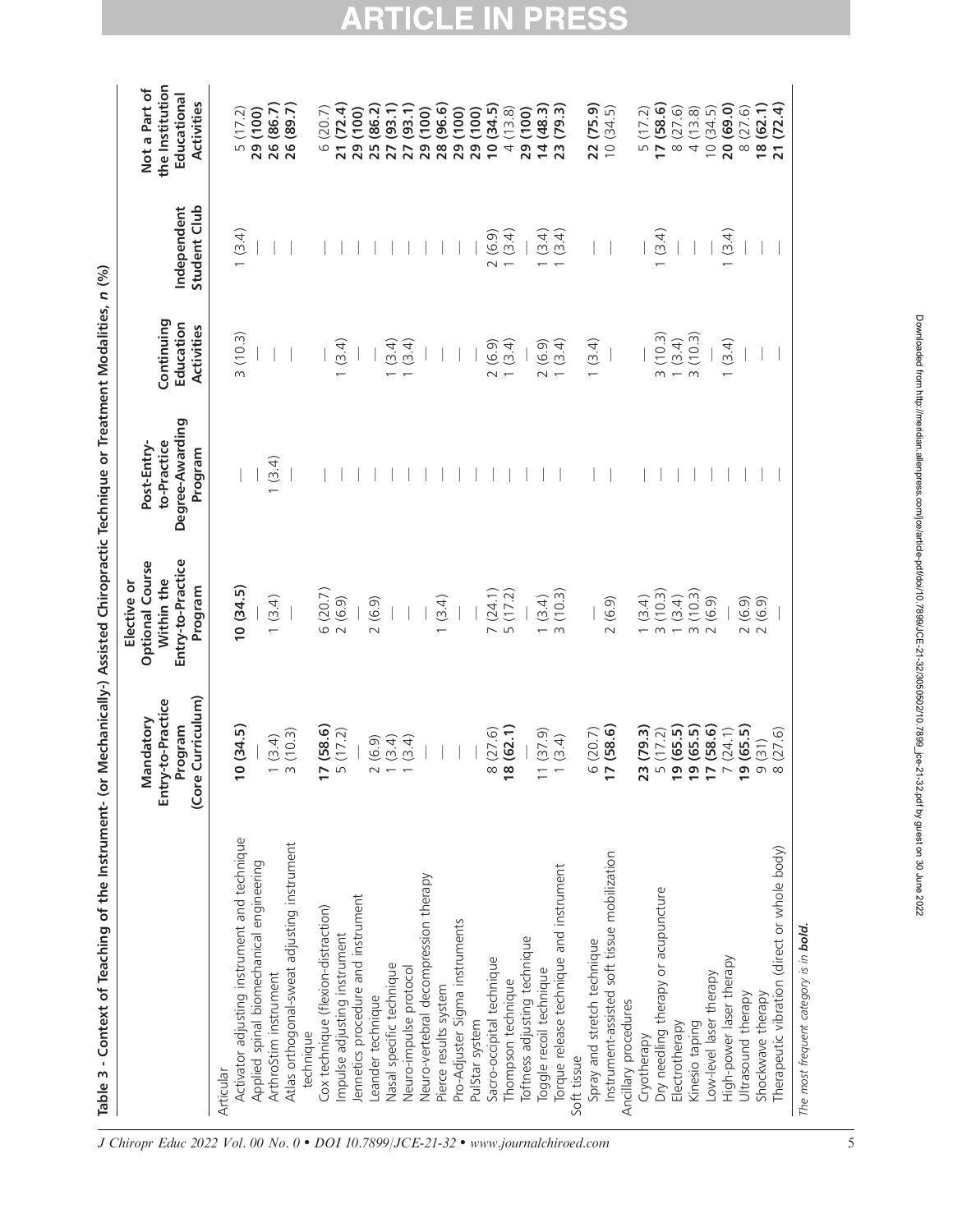|                                                                        | (Core Curriculum)<br>o-Practice<br>Mandatory<br>Program<br>Entry-t | Entry-to-Practice<br><b>Optional Course</b><br>Within the<br>Elective or<br>Program | Degree-Awarding<br>Post-Entry-<br>to-Practice<br>Program | Continuing<br>Education<br>Activities | Student Club<br>Independent | the Institution<br>Not a Part of<br>Educational<br><b>Activities</b> |
|------------------------------------------------------------------------|--------------------------------------------------------------------|-------------------------------------------------------------------------------------|----------------------------------------------------------|---------------------------------------|-----------------------------|----------------------------------------------------------------------|
| Foot orthotics (fabrication and modification)<br>Exercise prescription | 26 (89.7)<br>(37.9)                                                | 3(10.3)                                                                             |                                                          | 3(10.3)<br>(3.4)                      |                             | 12(41.4)<br>2(6.9)                                                   |
| Good Life with osteoarthritis in Denmark<br>(GLA:D), back              | (3.4)                                                              | 1(3.4)                                                                              |                                                          |                                       |                             | 27 (93.1)                                                            |
| GLA:D, knee                                                            |                                                                    | 1(3.4)                                                                              |                                                          |                                       |                             | 28 (96.6)                                                            |
| Herbal medicine                                                        | (27.6)                                                             | $\bigg $                                                                            |                                                          | (3.4)                                 |                             | 20 (69.0)                                                            |
| Homeopathy                                                             | (6.9)<br>$\sim$                                                    | (3.4)                                                                               |                                                          |                                       |                             | 26 (89.7)                                                            |
| McKenzie method                                                        | (41.4)<br>$\frac{1}{2}$                                            | 2(6.9)                                                                              |                                                          | 4(13.8)                               |                             | 11(37.9)                                                             |
| Medication prescription                                                | (6.9)<br>$\sim$                                                    |                                                                                     |                                                          | (3.4)                                 |                             | 26 (89.7)                                                            |
| Nutritional prescription                                               | (62.1)<br>$\frac{8}{10}$                                           | 3(10.3)                                                                             |                                                          | (3.4)                                 |                             | 7(24.1)                                                              |
| Other orthotics (prescription)                                         | (20.7)<br>6                                                        |                                                                                     |                                                          | (6.9)                                 |                             | 21 (72.4)                                                            |
| Weight reduction program                                               | (27.6)                                                             | 3(10.3)                                                                             |                                                          | (3.4)                                 |                             | 7(58.6)                                                              |
| The most frequent category is in <b>bold.</b>                          |                                                                    |                                                                                     |                                                          |                                       |                             |                                                                      |

techniques and treatment modalities investigated, only the Diversified technique was included in the core curriculum of all responding institutions. A considerable proportion of the techniques or modalities studied were not included in the educational activities of the institutions, particularly within the manual tonal or reflex technique, instrumentassisted articular techniques, as well as the other techniques or modalities categories. Surprisingly, exercise prescription, although commonly recommended in clinical practice guidelines for musculoskeletal conditions, was not included in the core curriculum of all the institutions.<sup>1</sup> Techniques that were recently scientifically challenged (functional neurology<sup>15–18</sup> and applied kinesiology<sup>19–21</sup>) were part of the educational activities of more than 40% of the chiropractic educational institutions.

Globally, our results suggest that the portfolio of therapeutic teaching presents diversity between institutions. Because the education background has been associated with the chiropractic practice profile,<sup>7</sup> it is likely that this diversity within therapeutic education perpetuates the diversity within the profession. Although some argue that the diversity of chiropractic approaches presents as a strength for adapting care to various patients, it is also viewed by many as an obstacle to interprofessional collaboration<sup>22,23</sup> and professional development. $^{24}$  We argue that a more standardized therapeutic curriculum may prove beneficial to reduce both public and interprofessional confusion toward therapeutic approaches in chiropractic. The Council on Chiropractic Education International provides a general framework for chiropractic education.<sup>25</sup> Each local Council on Chiropractic Education provides its accredited institutions with guidance as to the professional competencies that must be developed by chiropractors, but do not have the mandate to promote specific curriculum content. Gleberzon et  $al^9$  have held workshops during intercollegiate conferences with the objective of developing a proposition for a standardized curriculum of chiropractic techniques. They recommended the following therapeutic procedures be taught within all chiropractic programs: spinal manipulative therapy, instrument adjusting, drop table adjusting, flexion-distraction technique, pelvic blocking, low-velocity lowamplitude mobilizations of the spine and peripheral joints, and manual or instrumented soft tissue therapy.

Although our study does not provide specific information on this classification of adjusting techniques, it appears that soft tissue therapies are taught by the majority, but not the totality, of education institutions. This suggests that the recommendations of Gleberzon et al<sup>9</sup> have not completely been implemented. Although we appreciate the work of Gleberzon et  $al^9$  in successfully developing an agreement within the chiropractic academic community, we propose that a standardized curriculum of therapeutic procedures should also include therapeutic modalities that are not considered as chiropractic techniques. We also believe that the development of a standardized curriculum should consider the best scientific evidence available in order to promote an evidence-based approach to the patient management.<sup>26</sup>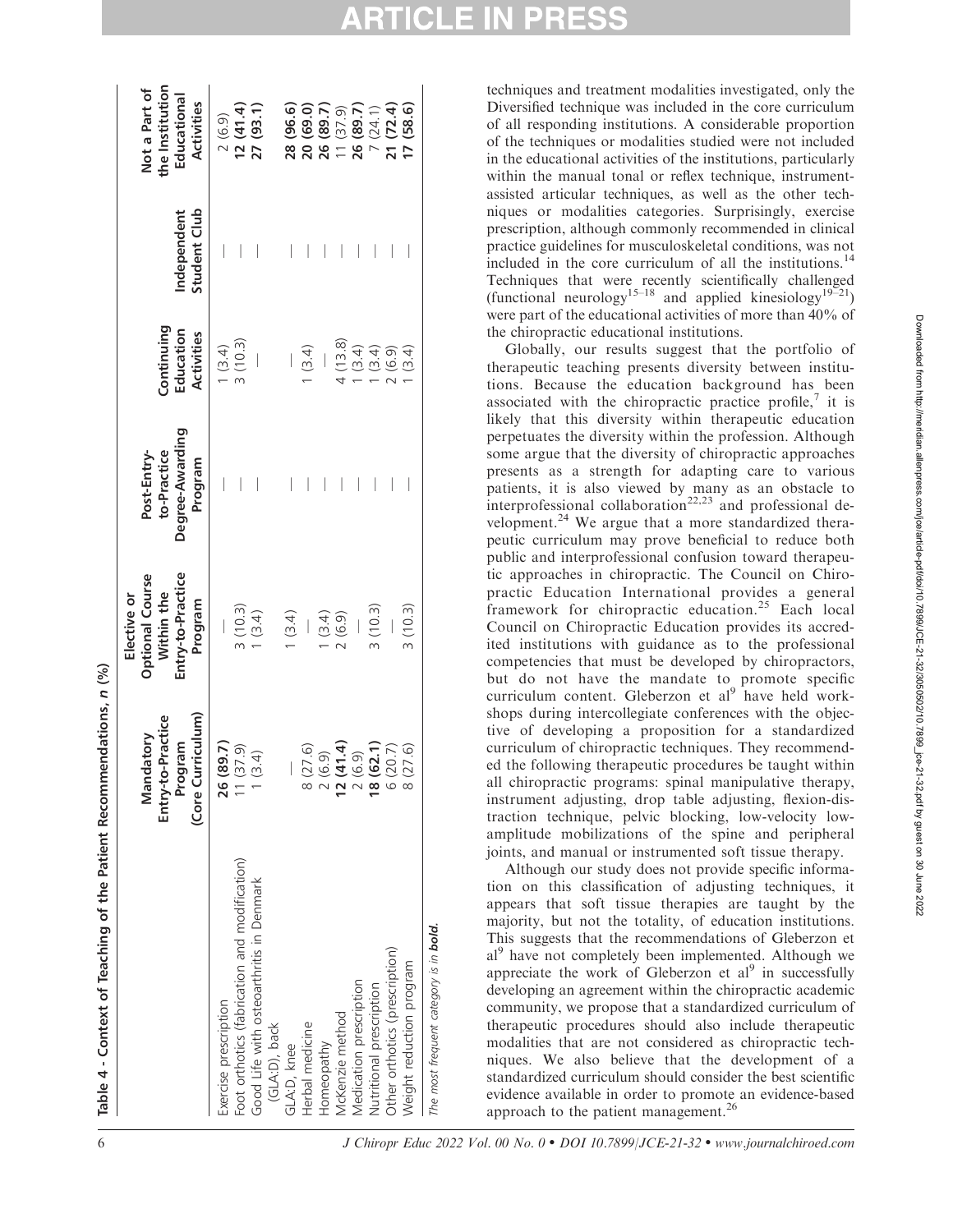|                                  | <b>Mandatory</b><br><b>Entry-to-Practice</b><br>Program<br>(Core Curriculum) | Elective or<br><b>Optional Course</b><br>Within the<br><b>Entry-to-Practice</b><br>Program | Post-Entry-<br>to-Practice<br>Degree-<br>Awarding<br>Program | Continuing<br><b>Education</b><br><b>Activities</b> | Independent<br><b>Student Club</b> | Not a Part of<br>the Institution<br>Educational<br><b>Activities</b> |
|----------------------------------|------------------------------------------------------------------------------|--------------------------------------------------------------------------------------------|--------------------------------------------------------------|-----------------------------------------------------|------------------------------------|----------------------------------------------------------------------|
| Applied kinesiology              | 1(3.4)                                                                       | 4(13.8)                                                                                    |                                                              | 3(10.3)                                             | 4(13.8)                            | 17(58.6)                                                             |
| Chiropractic biophysics<br>(CBP) |                                                                              | 4(13.8)                                                                                    |                                                              | 1(3.4)                                              | 1(3.4)                             | 23 (79.3)                                                            |
| Functional neurology             | 5(17.2)                                                                      | 2(6.9)                                                                                     | 1(3.4)                                                       | 4(13.8)                                             | 2(6.9)                             | 15(51.7)                                                             |
| Medication injection             |                                                                              |                                                                                            |                                                              |                                                     |                                    | 29 (100)                                                             |
| Minor surgery                    | 1(3.4)                                                                       | 1(3.4)                                                                                     |                                                              |                                                     |                                    | 27(93.1)                                                             |
| Postural orientation             | 11 (37.9)                                                                    | 2(6.9)                                                                                     |                                                              | 2(6.9)                                              |                                    | 14 (48.3)                                                            |
| Total body modification          |                                                                              |                                                                                            |                                                              |                                                     |                                    | 29 (100)                                                             |

### Table 5 - Context of Teaching of Other Techniques or Treatment Modalities, n (%)

The most frequent category is in bold.

Our results raise the question of the legitimacy of therapeutic procedures that are not taught in any of our responding chiropractic educational institutions. In many jurisdictions, the techniques that are supported by standards of practice are closely related to the fact that those techniques are currently taught in chiropractic educational institutions. Although other scientific, legislative, and ethical aspects should be considered, this criterion is often viewed as minimal. Consequently, we advocate that the chiropractic community would benefit from promoting the chiropractic techniques that are part of the curriculum of chiropractic educational institutions and that are supported by contemporary scientific evidence. The detailed content of the therapeutic curriculum of each institution should also be publicly available for this criterion to be adequately appreciated.

Our project presents strengths and limitations that should be considered when interpreting our findings. With a response rate of 62% and an important diversity between institutions, it might be challenging to generalize our finding to the nonresponding institutions. The data were collected using a questionnaire specifically designed for this study. Even if we improved its content validity by seeking the input of international experts, and its reliability by combining the answers of 2 respondents, its psychometric properties have not been evaluated. Although the respondents were strategic informants, it may be conceivable that they did not know or recall the detailed context of teaching of all the therapeutic procedures included into their academic program at the time of completing the survey.

### **CONCLUSION**

The portfolio of therapeutic teaching varies greatly between chiropractic education institutions. Only the Diversified technique is universally taught in responding institutions. Recurrent clinical practice guideline recommendations are not taught in some institutions, while controversial techniques are included into the educational activities of a substantial proportion of institutions. A more standardized therapeutic curriculum could prove to

be beneficial to reduce both public and interprofessional confusion toward therapeutic approaches in chiropractic.

### FUNDING AND CONFLICTS OF INTEREST

We report no conflicts of interest.

### About the Authors

Elisa Dubuc is with the Chiropractic Department at the Université du Québec à Trois-Rivières (Département de Chiropratique, 3351, boul. des Forges, C.P. 500, Trois-Rivières, Québec, G9A 5H7, Canada; elisa.dubuc@uqtr.ca). Isabelle Page´ is an assistant professor, in the Chiropractic Department at the Université du Québec à Trois-Rivières (De´partement de Chiropratique, 3351, boul. des Forges, C.P. 500, Trois-Rivières, Québec, G9A 5H7, Canada; isabelle. page1@uqtr.ca). Pierre Boucher is a full professor, in the Chiropractic Department at the Université du Québec à Trois-Rivières (Département de Chiropratique, 3351, boul. des Forges, C.P. 500, Trois-Rivières, Québec, G9A 5H7, Canada; pierre.b.boucher@uqtr.ca). Danica Brousseau is a full professor in the Chiropractic Department at the Université du Québec à Trois-Rivières (Département de Chiropratique, 3351, boul. des Forges, C.P. 500, Trois-Rivières, Québec, G9A 5H7, Canada; danica.brousseau@uqtr.ca). Sébastien Robidoux is an associate professor, in the Chiropractic Department at the Université du Québec à Trois-Rivières (Département de Chiropratique, 3351, boul. des Forges, C.P. 500, Trois-Rivières, Québec, G9A 5H7, Canada; sebastien. robidoux@uqtr.ca); Marc-André Blanchette (corresponding author) is an assistant professor, in the Chiropractic Department at the Université du Québec à Trois-Rivières (Département de Chiropratique, 3351, boul. des Forges, C.P. 500, Trois-Rivières, Québec, G9A 5H7, Canada; marc-andre. blanchette1@uqtr.ca). This article was received June 15, 2021, revised August 12, 2021, and accepted September 27, 2021.

### Author Contributions

Concept development: IP, PBB, DB, SR, MAB. Design: IP, PBB, DB, SR, MAB. Supervision: MAB. Data collection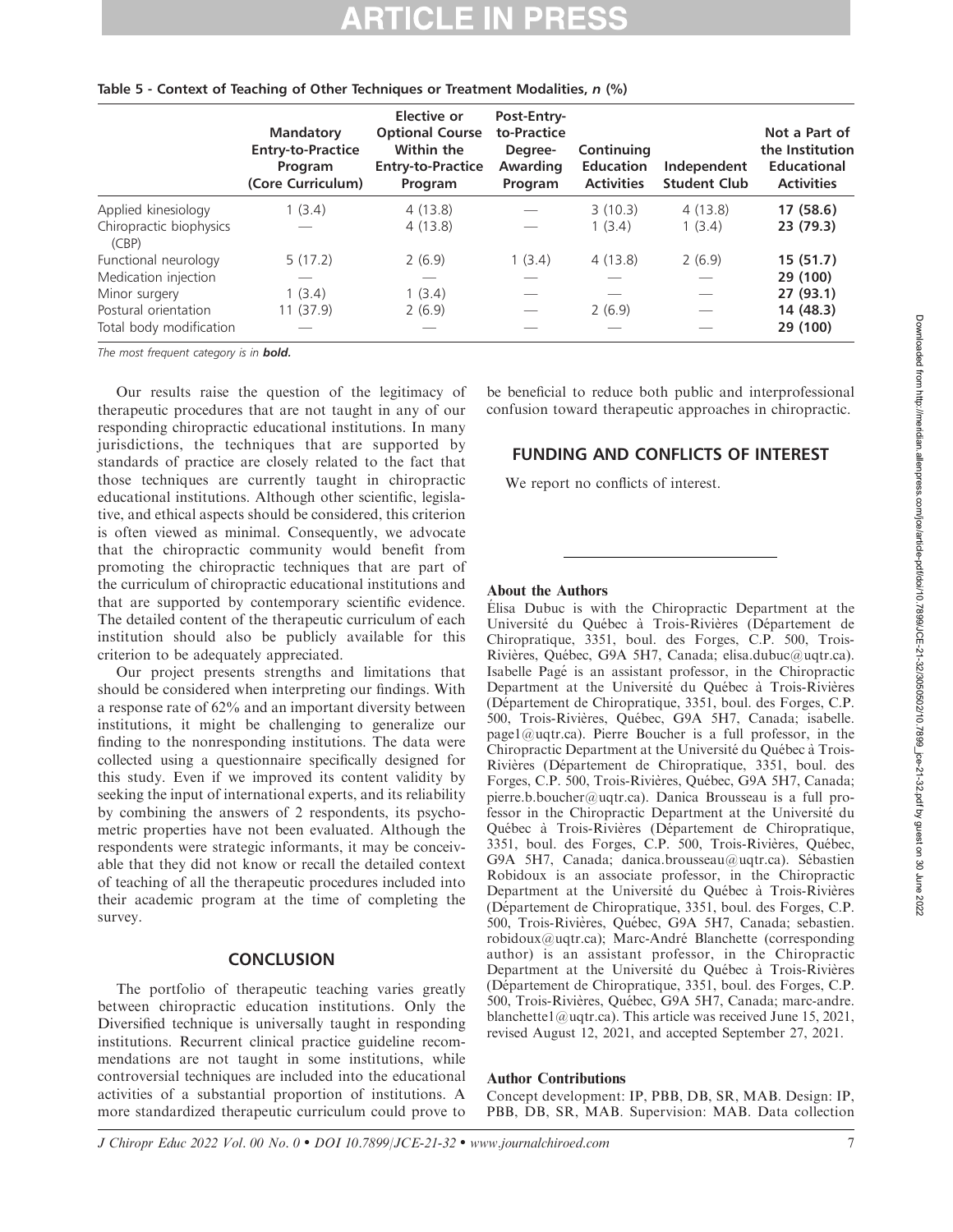and processing: MAB, ED. Analysis and interpretation: ED, IP, PBB, DB, SR, MAB. Literature search: MAB, ED. Writing: MAB, ED. Critical review: IP, PBB, DB, SR, MAB, ED.

- 2022 Association of Chiropractic Colleges

### **REFERENCES**

- 1. Haldeman S, Dagenais S. A supermarket approach to the evidence-informed management of chronic low back pain. Spine J. 2008;8(1):1–7. doi:10.1016/j.spinee. 2007.10.009
- 2. Beliveau PJH, Wong JJ, Sutton DA, et al. The chiropractic profession: a scoping review of utilization rates, reasons for seeking care, patient profiles, and care provided. Chiropr Man Therap. 2017;25(1):35. doi: 10.1186/s12998-017-0165-8
- 3. Blanchette MA, Cassidy JD, Rivard M, Dionne C. Chiropractors' characteristics associated with their number of workers' compensation patients. J Can Chiropr Assoc. 2015;59(3):202–215.
- 4. Blanchette M-A, Rivard M, Dionne C, Cassidy JD. Chiropractors' characteristics associated with physician referrals: results from a survey of Canadian chiropractors. J Manipulative Physiol Ther. 2015; 38(6):395–406. doi:10.1016/j.jmpt.2014.11.001
- 5. Good CJ. Chiropractic identity in the United States: wisdom, courage, and strength. J Chiropr Humanit. 2016;23(1):29–34. doi:10.1016/j.echu.2016.08.001
- 6. Wanlass PW, Sikorski DM, Kizhakkeveettil A, Tobias GS. The association between students taking elective courses in chiropractic technique and their anticipated chiropractic technique choices in future practice. J Chiropr Educ. 2018;32(2):126–130. doi:10.7899/JCE-17-11
- 7. Puhl AA, Reinhart CJ, Doan JB, McGregor M, Injeyan HS. Relationship between chiropractic teaching institutions and practice characteristics among Canadian doctors of chiropractic: a random sample survey. J Manipulative Physiol Ther. 2014;37(9):709-718. doi:10.1016/j.jmpt.2014.09.005
- 8. Sikorski DM, KizhakkeVeettil A, Tobias GS. The influence of curricular and extracurricular learning activities on students' choice of chiropractic technique. J Chiropr Educ. 2016;30(1):30–36. doi:10.7899/ JCE-15-6
- 9. Gleberzon BJ, Cooperstein R, Good C, Roecker C, Blum C. Developing a standardized curriculum for teaching chiropractic technique. J Chiropr Educ. 2021; 35(2):249–257. doi:10.7899/JCE-20-2
- 10. Triano JJ, Budgell B, Bagnulo A, et al. Review of methods used by chiropractors to determine the site for applying manipulation. Chiropr Man Therap. 2013; 21(1):1–29. doi:10.1186/2045-709X-21-36
- 11. Gleberzon BJ. Chiropractic ''name techniques'': a review of the literature. J Can Chiropr Assoc. 2001; 45(2):86–99.
- 12. Gatterman MI, Cooperstein R, Lantz C, Perle SM, Schneider MJ. Rating specific chiropractic technique procedures for common low back conditions. J Manipulative Physiol Ther. 2001;24(7):449–456. doi: 10.1016/S0161-4754(01)75655-2
- 13. World Federation of Chiropractic. Chiropractic educational institutions. 2009. Accessed May 14, 2021. https://www.wfc.org/website/index.php?option=com content&view=article&id=141&Itemid=140&lang=en
- 14. Lin I, Wiles L, Waller R, et al. What does best practice care for musculoskeletal pain look like? Eleven consistent recommendations from high-quality clinical practice guidelines: systematic review. Br J Sports Med. 2020;54(2):79–86. doi:10.1136/bjsports-2018- 099878
- 15. Demortier M, Leboeuf-Yde C. Unravelling functional neurology: an overview of all published documents by FR Carrick, including a critical review of research articles on its effect or benefit. Chiropr Man Therap. 2020;28(1):9. doi:10.1186/s12998-019- 0287-2
- 16. Meyer AL, Amorim MA, Schubert M, Schweinhardt P, Leboeuf-Yde C. Unravelling functional neurology: does spinal manipulation have an effect on the brain? A systematic literature review. Chiropr Man Therap. 2019;27:60. doi:10.1186/s12998-019- 0265-8
- 17. Meyer AL, Leboeuf-Yde C. Unravelling functional neurology: a critical review of clinical research articles on the effect or benefit of the functional neurology approach. Chiropr Man Therap. 2018;26:30. doi:10. 1186/s12998-018-0198-7
- 18. Meyer AL, Meyer A, Etherington S, Leboeuf-Yde C. Unravelling functional neurology: a scoping review of theories and clinical applications in a context of chiropractic manual therapy. Chiropr Man Therap. 2017;25:19. doi:10.1186/s12998-017-0151-1
- 19. Haas M, Cooperstein R, Peterson D. Disentangling manual muscle testing and applied kinesiology: critique and reinterpretation of a literature review. Chiropr Osteopat. 2007;15:11. doi:10.1186/1746-1340- 15-11
- 20. Gueguen J, Van Bui T, Gouaux L, Barry C, Falissard B. Evaluation de la kinésiologie appliquée et des kinésiologies énergétiques: fiabilité et validité du test musculaire manuel, efficacité et sécurité des pratiques [Inserm U1178]. 2017.
- 21. Hall S, Lewith G, Brien S, Little P. A review of the literature in applied and specialised kinesiology. Forsch Komplementmed. 2008;15(1):40–46. doi:10.1159/ 000112820
- 22. Mior S, Barnsley J, Boon H, Ashbury FD, Haig R. Designing a framework for the delivery of collaborative musculoskeletal care involving chiropractors and physicians in community-based primary care. J Interprof Care. 2010;24(6):678–689. doi:10.3109/ 13561821003608757
- 23. Busse JW, Jim J, Jacobs C, et al. Attitudes towards chiropractic: an analysis of written comments from a survey of North American orthopaedic surgeons.